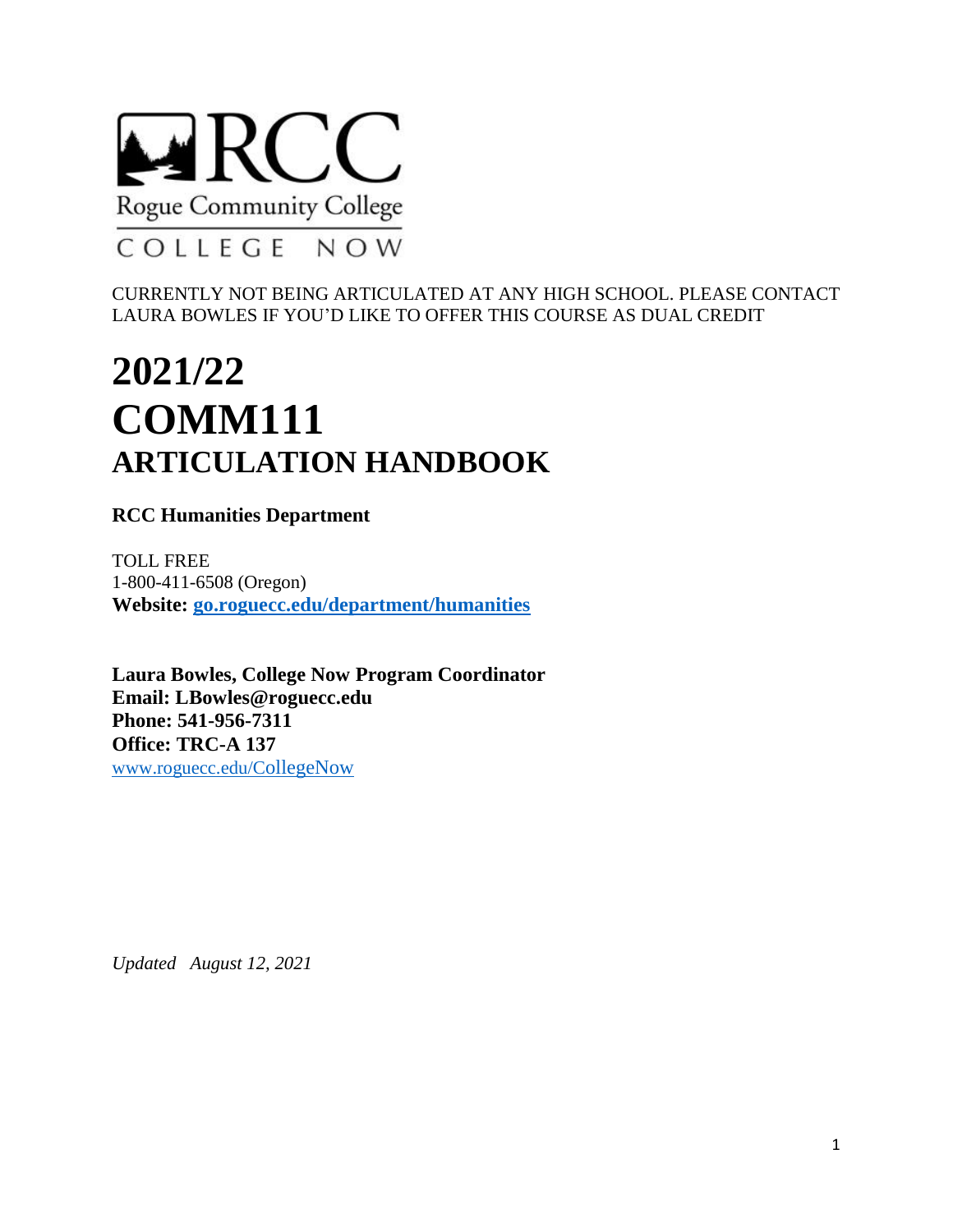## **HUMANITIES/ARTS AND COMMUNICATIONS**

### LIST OF **College Now** ARTICULATED SPEECH COURSES

Successfully mastering competencies in the following high school course can qualify a student for Rogue Community College credit:

| <b>HIGH SCHOOL</b>                                          | <b>RCC</b>                             | <b>RCC</b><br>COURSE# | CREDIT |
|-------------------------------------------------------------|----------------------------------------|-----------------------|--------|
| <b>Public Speaking</b><br>or<br>Argumentation<br>and Debate | <b>Fundamentals of Public Speaking</b> | COMM <sub>111</sub>   |        |

*If your course is different than listed above but you believe it may qualify for this college credit, please feel free to contact the Educational Partnerships Department.*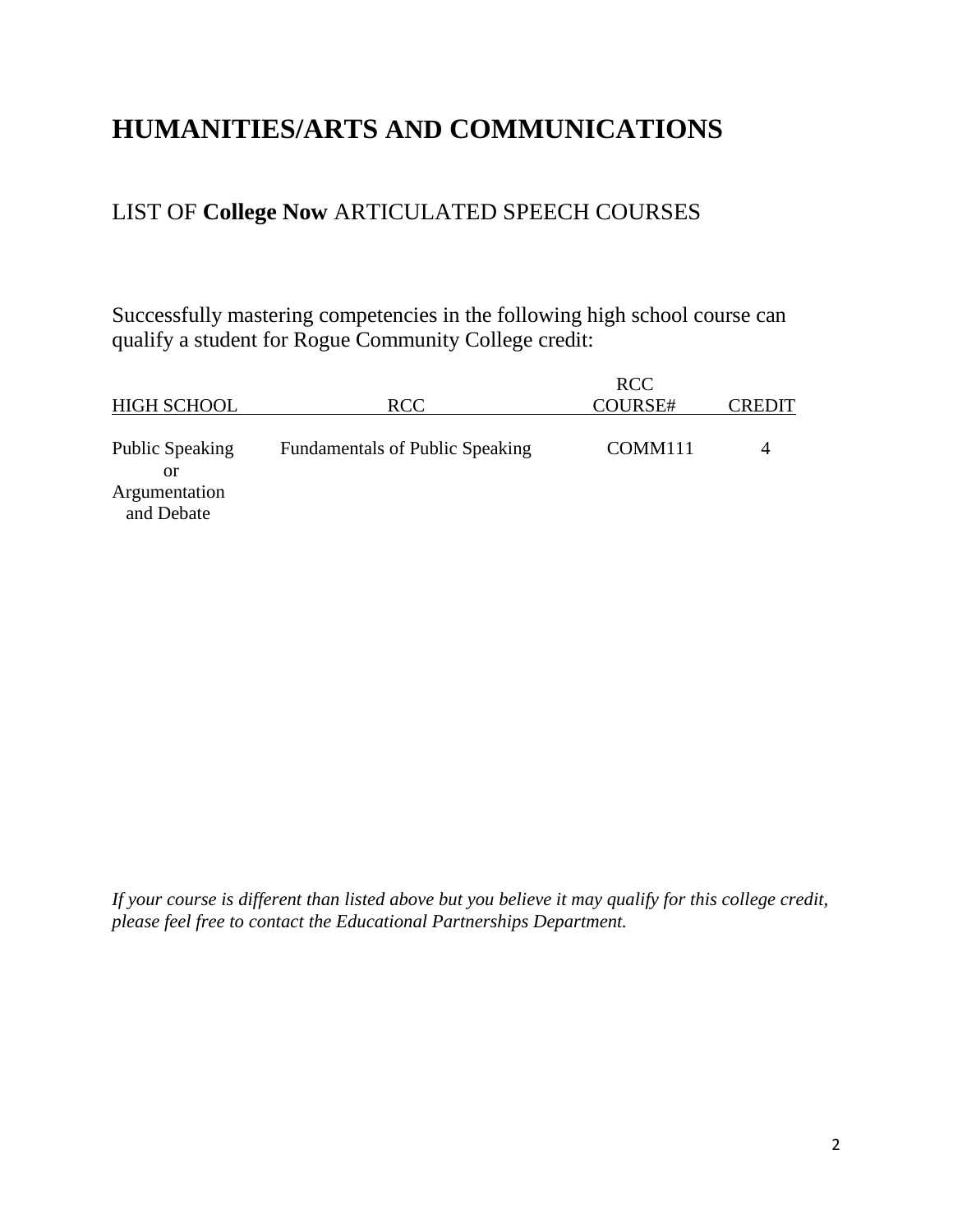## **College Now Requirements**

**RCC Catalog Course Description:** Introduces public speaking that is designed to help students overcome nervousness when speaking before a group, learn the steps involved in speech preparation and delivery, and improve skills in analyzing and evaluating the speeches of others. Prerequisite: WR115 or designated placement score.

The COMM111 course credit option has been offered only to high school juniors and seniors. Students must place into COMM111 based on their cumulative high school GPA. GPA will be checked by the RCC College Now Department in collaboration with the high school each year. A minimum cumulative GPA of 3.0 is required.

**Textbook:** The school will use a standard college public speaking textbook that must be approved. Typical and recommended textbooks are listed on the syllabus template instructors will be provided, and are currently:

Lucas, S. (2013), *The Art of Public Speaking (11th Ed.),* McGraw-Hill, New York.

O'Hair, D. Rubenstein, H. and Stewart, R. (2012), *A Pocket Guide to Public Speaking (5th ed.),*  Bedford-St. Martins, New York.

The following OER text (Online Educational Resource) is also acceptable. However, you must be sure to observe the Conditions of Use.

#### **Speak Out: The Practice and Ethics of Public Speaking**

Pub Date: 2016 ISBN 13: 978-1-9461352-5-4 Publisher: University of Minnesota Libraries Publishing Available online at no charge at <https://open.umn.edu/opentextbooks/BookDetail.aspx?bookId=77>



Conditions of Use Attribution-Non-Commercial-Share Alike CC BY-NC-SA

#### **Instructor Qualifications (full information is found on this site: https://web.roguecc.edu/boardpolicies/ap-7211-minimum-qualifications-and-equivalencies)**

Instructors shall meet minimum qualifications identified below as well as those established by the Northwest Commission on Colleges and Universities (NWCCU). Instructor qualifications specified here do not apply to Community Education, Apprenticeship, American Heart Association, Truck Driving Education or Continuing Education instructors. Instructor qualification for these courses are determined by the applicable department Program Director.

1. Instructor qualifications are recommended by the full-time faculty in the discipline or department and approved by the administration. Instructor Qualifications should generally align with the criteria listed below in 2, 3 and 4; however, departments may recommend specific, alternative, or additional, qualifications (such as identification of degrees within the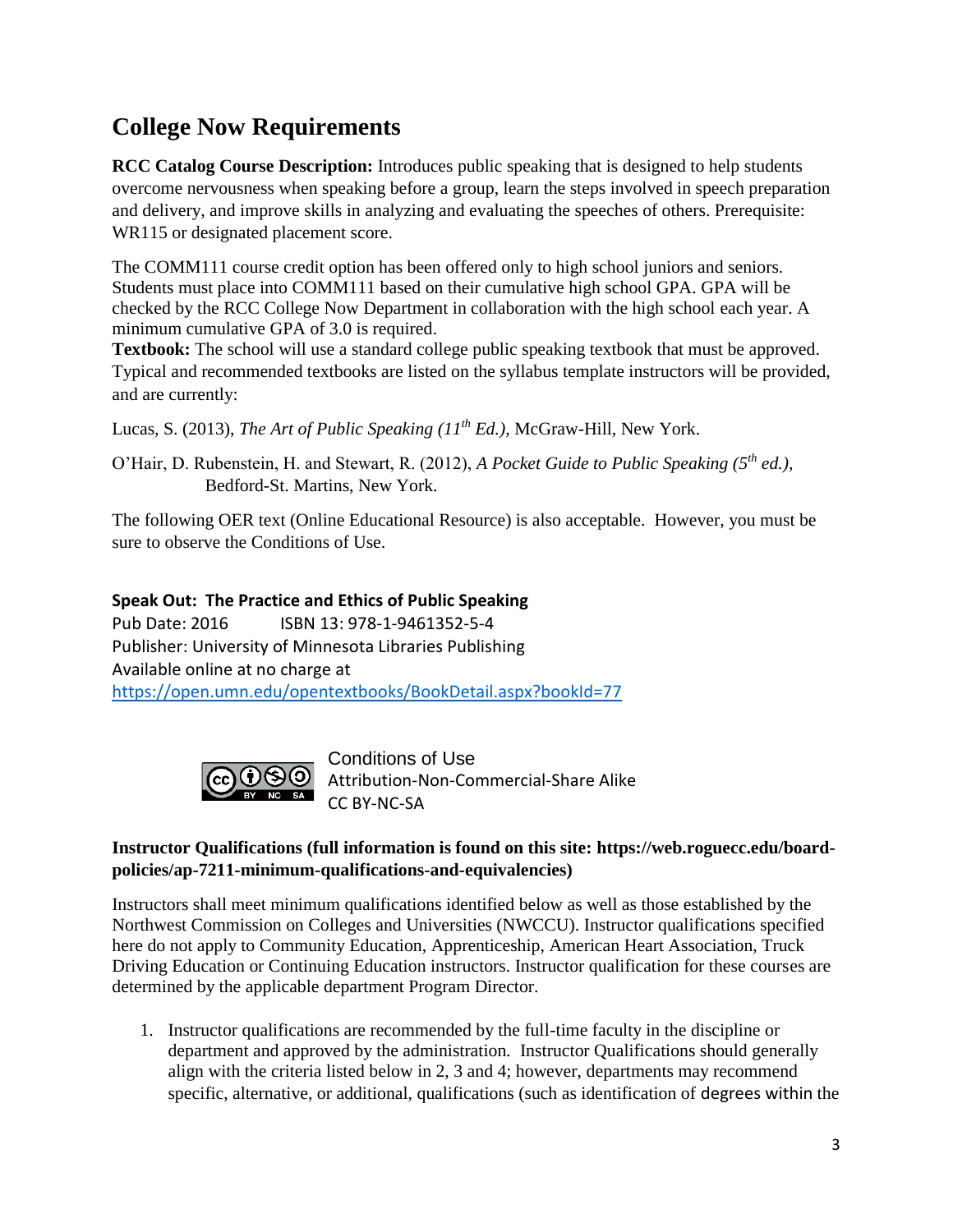subject and related areas, professional registration, government certification, familiarity with special equipment or software).

- 2. Lower Division Collegiate (LDC) and English Language Acquisition (ELA) instructors shall meet one of the following sets of criteria as recommended by the appropriate department:
	- hold a master's degree in the subject area, or
	- hold a master's degree in a related area and have completed at least 24-30 quarter hours of graduate credit in the subject area, or
	- have a high level of demonstrable competency gained through a combination of study, teaching experience, and/or professional performance in the subject area and/or have the qualifications set by the licensing or accrediting organization for the subject area.

Instructors are to complete and submit a COMM111 syllabus template for review/final approval after the qualifications review (via the online College Now instructor application). Students should receive a copy of the approved syllabus.

#### **Syllabus:**

All syllabi must be approved by the speech coordinator on an annual basis. The syllabus must be based on the course outline. College Now instructors are advised to pay special attention to the Course Learning Outcomes in the course outline. Assessments must be clearly tied to these outcomes.

#### **Assignments:**

**Tests:** Students will be tested over the major components of public speaking as outlined in the textbook for the class. These tests will make up at least 20% of their overall grade. Tests should employ a variety of methods (not just multiple choice questions) to assess student understanding and ability to apply the following concepts: topic appropriateness; refining the specific purpose and thesis; audience analysis and adaptation; basics of research including search strategies, evaluation of sources, expert interviews, and audience surveys; components of effective introductions and conclusions; speech organization patterns; working and speaking outlines (including distinctions between coordinate and subordinate points); appeals to logic, emotion, and credibility (logos, pathos, ethos); claims of fact, value, and policy; constructing arguments (claim-evidence-warrant); common logical fallacies; addressing opposing viewpoints; oral citations; avoiding plagiarism; differences between paraphrasing, summarizing, and quoting; effective design and presentation of A-V materials, including slideshows; strategies for practice; and managing anxiety.

**Speeches:** At the bare minimum, students will be required to give 4 (graded) speeches, each of which will be graded progressively harder with regards to organization and delivery and will generally be weighted more heavily as well. The persuasive speech (the third speech listed below) must be delivered extemporaneously from a speaking outline, slides, or notes—not read or memorized word for word from a script. This speech will be submitted to the College Now Communication Coordinator for COMM111, along with a speaking outline, list of works cited in either APA or MLA format, and the high school teacher's rubric and evaluation, including specific recommendations for improvement.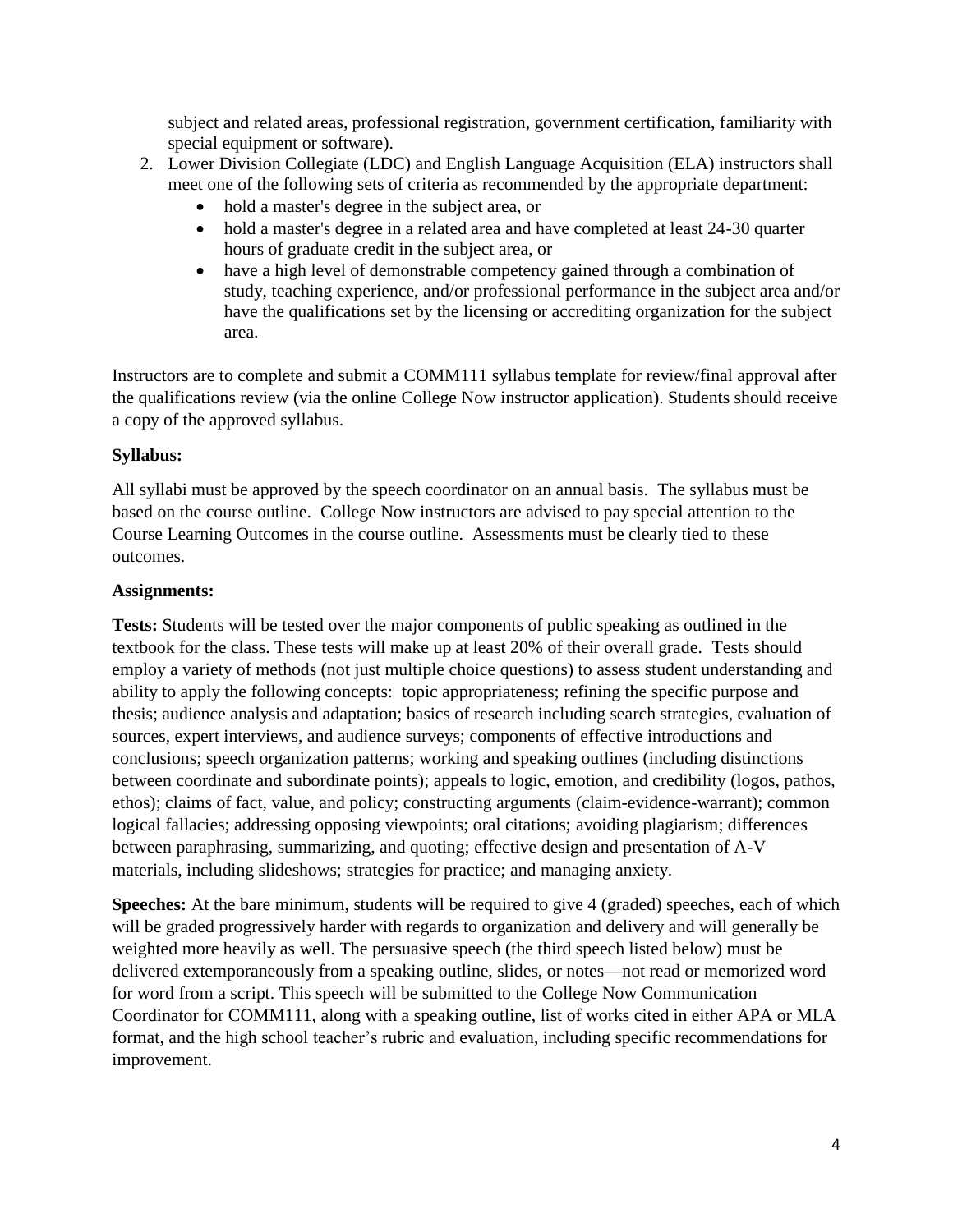**First Speech (4-5 minutes):** This speech is just to get them up in front of a class and deliver an organized message, with no real emphasis on research. Examples include a selfintroduction, a commemorative speech, or a demonstration speech.

**Second Speech (5-7 minutes):** This speech will be an informative speech. Students will be required to submit an outline to the instructor prior to doing the speech (see examples of outline requirements and example critique). This speech will **not be** a demonstration speech, but could be a speech about a process, object or phenomenon, people, current or historical event, concept, or current issue (awareness speech). It may even be a causal (cause and effect) speech.

Four to six credible sources are required on the outline (In APA or MLA format) and must be verbally cited in the speech. The outline will be graded as a separate grade (noted below). Students will be graded on research, logic, support, and audience analysis as well as organization and delivery. Trivial topics are discouraged.

**Third Speech (6-8 minutes):** This will be a persuasive speech. Trivial topics are discouraged. If it is a very broad topic (e.g., opposition to abortion, gun control, etc.), encourage the student to select a focus that can be competently addressed in 6 to 8 minutes. The speech must be delivered extemporaneously—meaning a business-like but conversational style, without reciting or reading word for word from a script (except for direct quotations).

The format of the outline will remain the same as the informative speech, but may follow one of the following speech orders: Problem/Solution, Problem/Cause/Solution, Comparative Advantages, a call to action, or Monroe's Motivated Sequence. Whichever speech order is utilized, the main points of the outline, together with the thesis, should create a compelling persuasive structure. This speech should follow proper logic. Students may draw upon appeals to logic, emotion, or credibility (Logos, Pathos, Ethos), and should be encouraged to employ a balance of the three appeals. This speech can answer claims of fact, value, or policy, and should address alternate points of view, or major concerns that audience members may have (e.g., for a speech advocating blood donations, concerns about time required or fear of needles could be barriers that should be addressed by the speaker).

Four to six credible sources should be cited briefly in the outline itself, wherever outside sources are utilized. Also, a list of works cited should be appended to the outline (in APA or MLA format). All sources must be verbally cited in the speech. Please note that URLs are generally not suitable for source identification; students must qualify their sources by identifying author including credential (if known), and/or the publishing entity responsible for the material, the type of source such as online journal, expert interview, magazine article, etc. When citing a source with a clear bias or potential conflict of interest, the speaker should note this orally.

The outline will be graded as a separate grade (noted below). Students must be graded on research, logic, supporting evidence, and audience analysis as well as organization and delivery.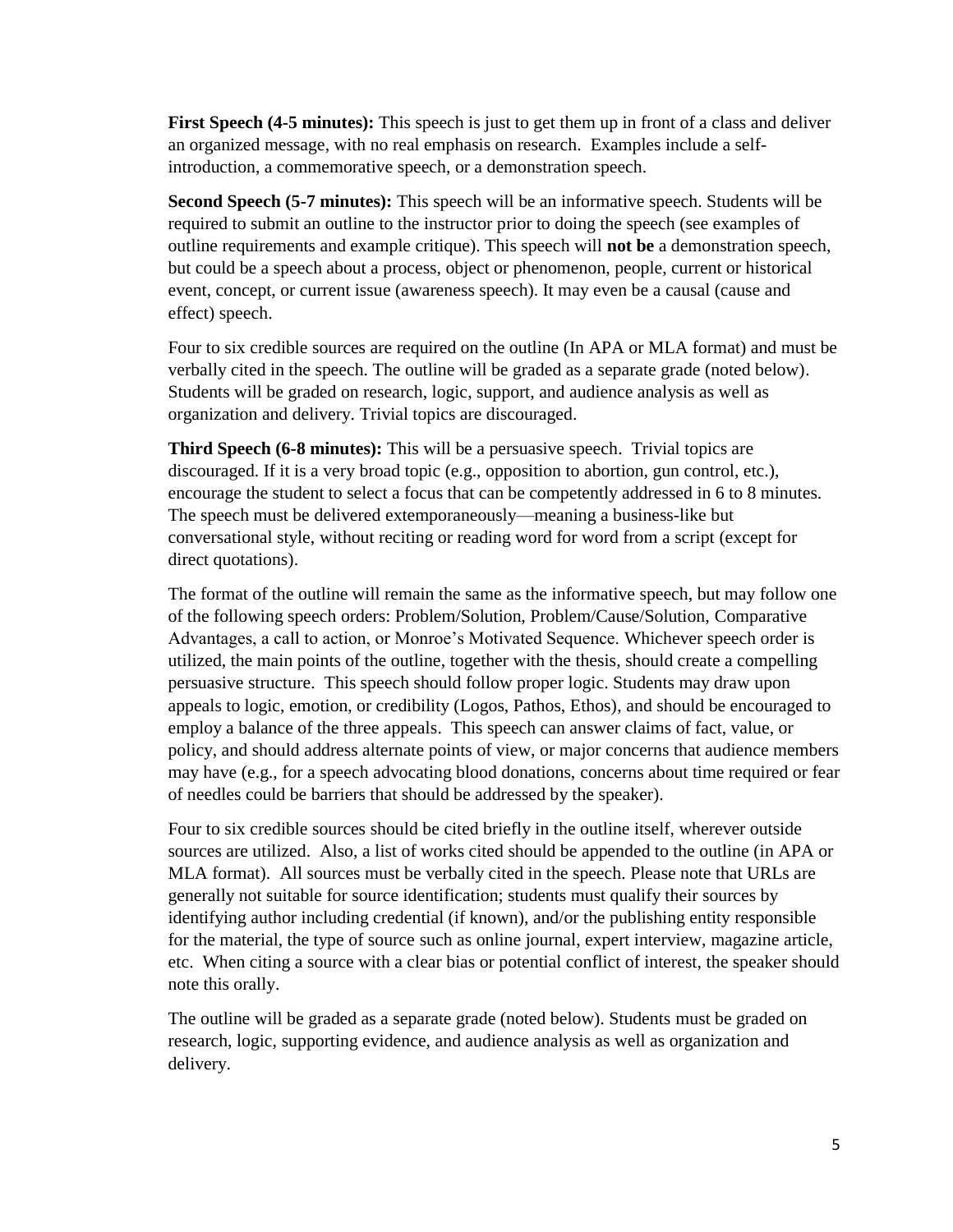**Fourth Speech (7-9 minutes individual; could be a group speech with about 5-7 minutes per student):** This could be an informative or persuasive speech. Use of PowerPoint or other Electronic delivery system is required (e.g. Prezi or Emaze). Students will turn in a copy of their presentation in lieu of an outline. References are required, although depending on the topic and amount of people in each group, the amount may vary. All sources will still be verbally cited.

Four to six credible sources are required for all individual projects and must be verbally cited in the speeches as well. The amount of research required for group presentations may vary depending on the assignment and will be left to the discretion of the instructor. Students must include a reference sheet as part of their presentation and must also verbally cite all sources.

**Submission:** For the 2021-2022 school year, the deadline for submitting student speech portfolios is as follows unless you make alternative arrangements with RCC's College Now Communication Coordinator.

- RCC Winter Term: Wednesday, February 27, 2019
- RCC Spring Term: Tuesday, April 29, 2019

Each student portfolio must include the following materials:

- 1. A video recording of the persuasive speech. Please arrange with the RCC Communication Coordinator to do a test transmission of a sample video at least one month prior to the submission deadline, to ensure there will be no technical problems. In the case of recent student submissions, speeches have been uploaded to a private channel on YouTube or similar website and a sharing link has been provided to the Communication Coordinator. However, you are welcome to propose other methods of submission.
- 2. Student outline for the persuasive speech, including a list of works cited in either APA or MLA format.
- 3. Rubrics used for evaluation of the outline and the speech.
- 4. Instructor's evaluation and grade of the outline. The evaluation must include specific recommendations for continued improvement.
- 5. Instructor's evaluation and grade of the speech itself. The evaluation must include specific recommendations for continued improvement.

The outline for the persuasive speech must be created and evaluated prior to the speech, not as an afterthought, so that the student can apply the teacher's recommendations for improvement. The content of the speech should not vary significantly from the content of the outline, although minor modifications are to be expected. The outline is generally turned in at the time of the speech and is ideally a speaking outline instead of a preparation (or working) outline. (See sample speaking outline in *A Pocket Guide to Public Speaking*, or ask the Communication Coordinator for examples.) All outlines should follow traditional outline formats, i.e., using Roman numerals to indicate major points, with indented letters or Arabic numerals to convey supporting points. Outlines should also reflect the student's understanding of coordinate and subordinate points—that is, the relationship between ideas.

**Videotaping:** Student portfolios consisting of videotaped speeches, speech outlines, and grading spreadsheets submitted to RCC for the COMM111 College Now program will only be used by RCC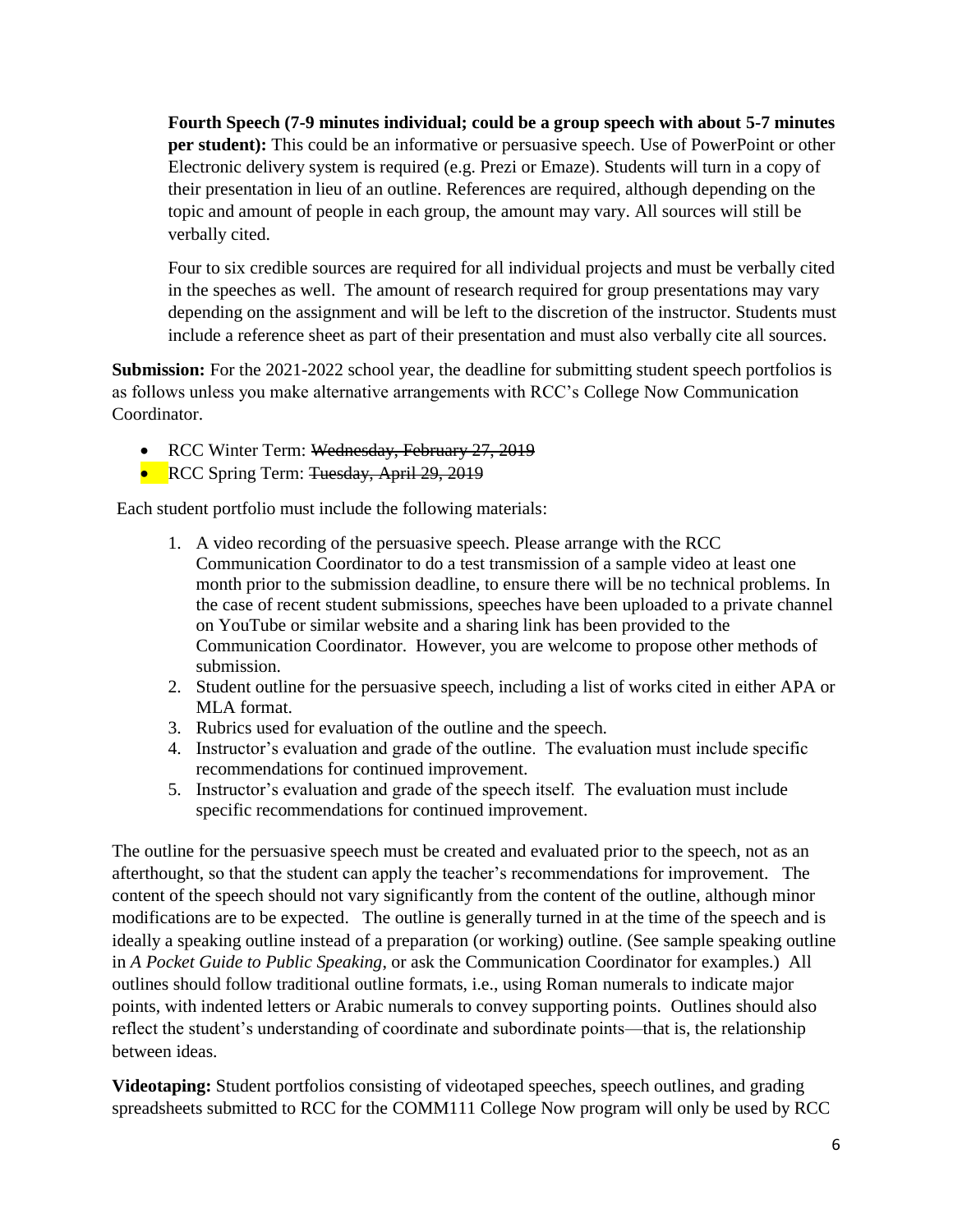and the high school for College Now dual credit articulation purposes (including grading, assessment, curriculum alignment, and College Now program improvement) and will not be distributed or shown to outside parties, or used for any other purpose.

College Now instructors are to keep an archive of students' videotaped speeches for RCC submission. Instructors are to delete archived videotaped files no later than two calendars years from the close of the month in which the course ends.

**Grading and Evaluations:** Grading of student speeches will follow specific rubrics set forth by the instructor and may change depending on the speech assignment (see examples in sample syllabus and appendices).

#### **Summary of Student Requirements to obtain College Now Credit for COMM111**

Students who have met the following requirements will receive four (4) credits of COMM111; no exceptions will be made in these requirements:

- Student has completed all the required speeches, tests, and outline requirements set forth for the course in the COMM111 Articulation Handbook
- Teacher has submitted the following: 1) video recordings of the persuasive speech; 2) student outline; 3) speech and outline rubrics used by the instructor in grading; 4) instructor's grade and evaluation of the outline, including specific recommendations for improvement; and 5) instructor's grade and evaluation of the speech, including specific recommendations for improvement.
- Student has completed **College Now** admission and enrollment processes (including meeting the 3.0 high school GPA prerequisite).

#### **Mandatory Meetings for High School and RCC Instructors**

High school and RCC instructors will meet at least once a year to go over course competencies or will meet with the coordinator to assure that the curriculum and content of high school courses match RCC's.

*For Sponsored Dual Credit Teaching Partnerships: Additional meetings and contact required (at least once per term); contact RCC Educational Partnerships for details.*

#### **Student College Now online registration process**

- College Now instructors who have arranged for a current College Now section will be provided student registration flyers that contain the details on the two-step registration process:
	- a. Obtain an RCC ID#.
	- b. Register with permission code provided on the registration flyer.
- College Now registration is by instructor permission. Instructors should only provide the registration flyers to students who have demonstrated success and college-level work in the course.

#### **High School and RCC Term Alignment:**

High school courses often span the entire year or a semester. RCC terms are 11 weeks. The RCC term that is chosen for alignment is typically the term that is closest to the end of the high school course. Therefore, if the high school course ends in June, then the RCC term that would be chosen for the course would be spring term. High school courses that end in January choose winter. High